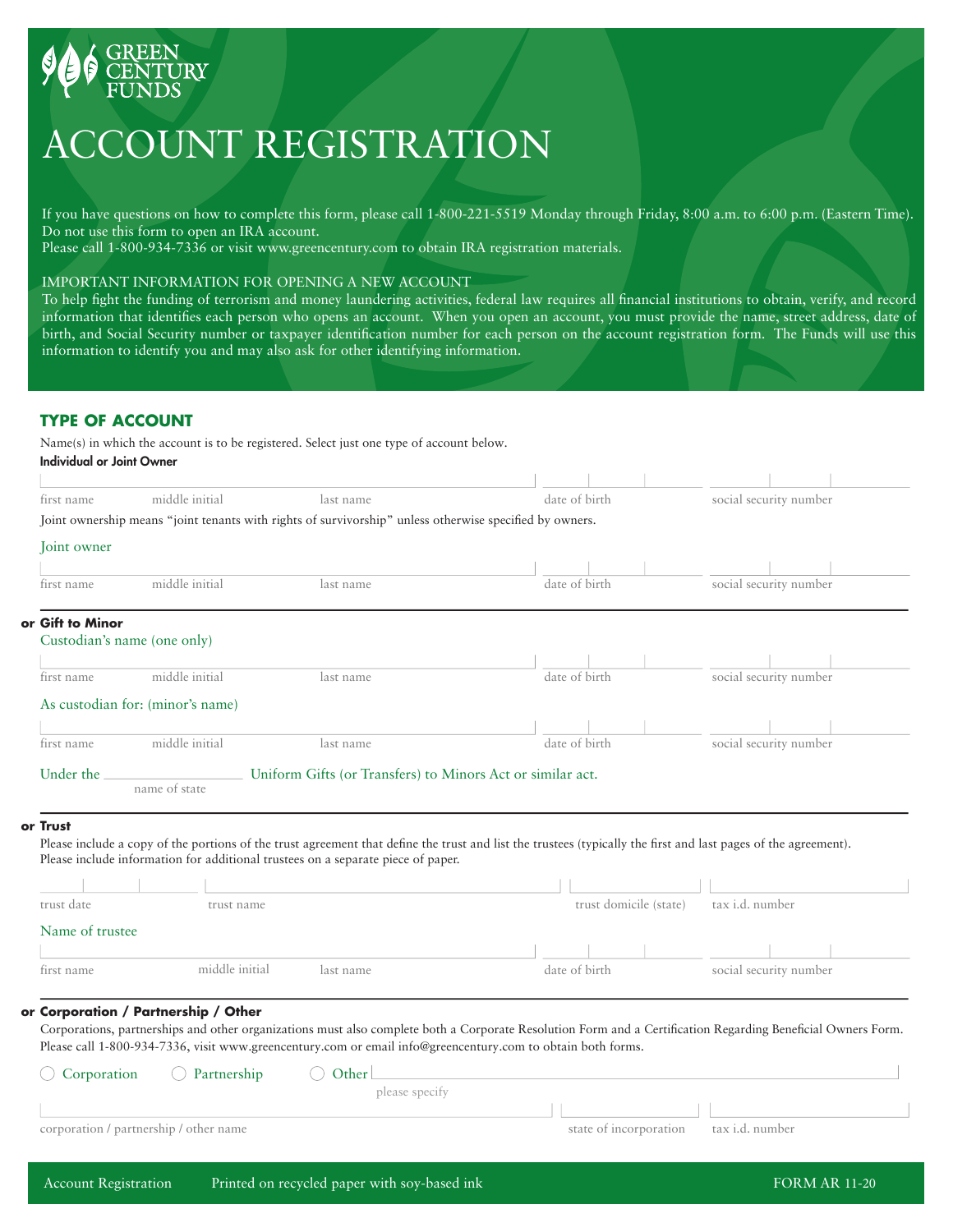# **CONTACT INFORMATION**

Address for individual owner, custodian, trustee, or business/organization

| street address (not a post office box)                                                                                                                                                                                                                                                                                                                                                                                          | city           | state | zip |
|---------------------------------------------------------------------------------------------------------------------------------------------------------------------------------------------------------------------------------------------------------------------------------------------------------------------------------------------------------------------------------------------------------------------------------|----------------|-------|-----|
| Address for joint owner or minor                                                                                                                                                                                                                                                                                                                                                                                                |                |       |     |
|                                                                                                                                                                                                                                                                                                                                                                                                                                 |                |       |     |
| street address (not a post office box)                                                                                                                                                                                                                                                                                                                                                                                          | city           | state | zip |
| Mailing address for the account if different from above                                                                                                                                                                                                                                                                                                                                                                         |                |       |     |
|                                                                                                                                                                                                                                                                                                                                                                                                                                 |                |       |     |
| mailing address                                                                                                                                                                                                                                                                                                                                                                                                                 | city           | state | zip |
| Telephone and e-mail address for the account                                                                                                                                                                                                                                                                                                                                                                                    |                |       |     |
|                                                                                                                                                                                                                                                                                                                                                                                                                                 |                |       |     |
| daytime telephone<br>evening telephone                                                                                                                                                                                                                                                                                                                                                                                          | e-mail address |       |     |
|                                                                                                                                                                                                                                                                                                                                                                                                                                 |                |       |     |
| Citizenship:<br>Resident Alien                                                                                                                                                                                                                                                                                                                                                                                                  |                |       |     |
| ◯ U.S. Citizen<br>(c) Non-Resident Alien                                                                                                                                                                                                                                                                                                                                                                                        |                |       |     |
| How did you hear about Green Century?                                                                                                                                                                                                                                                                                                                                                                                           |                |       |     |
|                                                                                                                                                                                                                                                                                                                                                                                                                                 |                |       |     |
| <b>ACCOUNT CONSOLIDATION</b>                                                                                                                                                                                                                                                                                                                                                                                                    |                |       |     |
| If you have other accounts with the Green Century Funds and would like to receive just one set of statements and materials from the Funds rather than separate<br>mailings for each account, please indicate here the account numbers for the Green Century accounts you wish to consolidate.                                                                                                                                   |                |       |     |
|                                                                                                                                                                                                                                                                                                                                                                                                                                 |                |       |     |
|                                                                                                                                                                                                                                                                                                                                                                                                                                 |                |       |     |
| account numbers to consolidate                                                                                                                                                                                                                                                                                                                                                                                                  |                |       |     |
| <b>INVESTMENT SELECTIONS</b>                                                                                                                                                                                                                                                                                                                                                                                                    |                |       |     |
| Please make my investments in the Fund(s) listed                                                                                                                                                                                                                                                                                                                                                                                |                |       |     |
| Green Century Balanced Fund - Individual Investor Share Class                                                                                                                                                                                                                                                                                                                                                                   | \$             |       |     |
| Green Century Balanced Fund - Institutional Share Class                                                                                                                                                                                                                                                                                                                                                                         | \$             |       |     |
| Green Century Equity Fund - Individual Investor Share Class                                                                                                                                                                                                                                                                                                                                                                     | \$             |       |     |
| Green Century Equity Fund - Institutional Share Class                                                                                                                                                                                                                                                                                                                                                                           | S              |       |     |
| Green Century International Index Fund - Individual Investor Share Class                                                                                                                                                                                                                                                                                                                                                        | \$             |       |     |
| Green Century International Index Fund - Institutional Share Class                                                                                                                                                                                                                                                                                                                                                              | \$             |       |     |
| Total                                                                                                                                                                                                                                                                                                                                                                                                                           |                |       |     |
| Enclosed is a check(s) payable to the Green Century Balanced Fund, the Green Century Equity Fund, the Green Century International Index<br>Fund, or the Green Century Funds                                                                                                                                                                                                                                                     |                |       |     |
| Individual Investor Share Class Minimums: \$2,500 minimum per Fund for Individual, Joint Owner, Trust, Partnership or Other accounts;<br>\$1,000 minimum per Fund for Gift/Transfer to Minors accounts. A minimum initial investment of only \$1,000 per Fund is required for inves-<br>tors who wish to open a regular investment account with a \$100 or more per month Automatic Investment Plan. See next page for details. |                |       |     |
| Institutional Share Class Minimums: The required minimum initial investment is \$250,000 per Fund for all account types.                                                                                                                                                                                                                                                                                                        |                |       |     |
| This registration form confirms my prior purchase by wire. I was assigned the following account number:                                                                                                                                                                                                                                                                                                                         |                |       |     |
|                                                                                                                                                                                                                                                                                                                                                                                                                                 |                |       |     |
| account number                                                                                                                                                                                                                                                                                                                                                                                                                  |                |       |     |
|                                                                                                                                                                                                                                                                                                                                                                                                                                 |                |       |     |
| <b>DISTRIBUTION OPTIONS</b>                                                                                                                                                                                                                                                                                                                                                                                                     |                |       |     |

All income dividends and capital gains distributions will be reinvested unless noted below.

 $\bigcirc$  Pay all income dividends in cash.

 $\bigcirc$  Pay all capital gains in cash.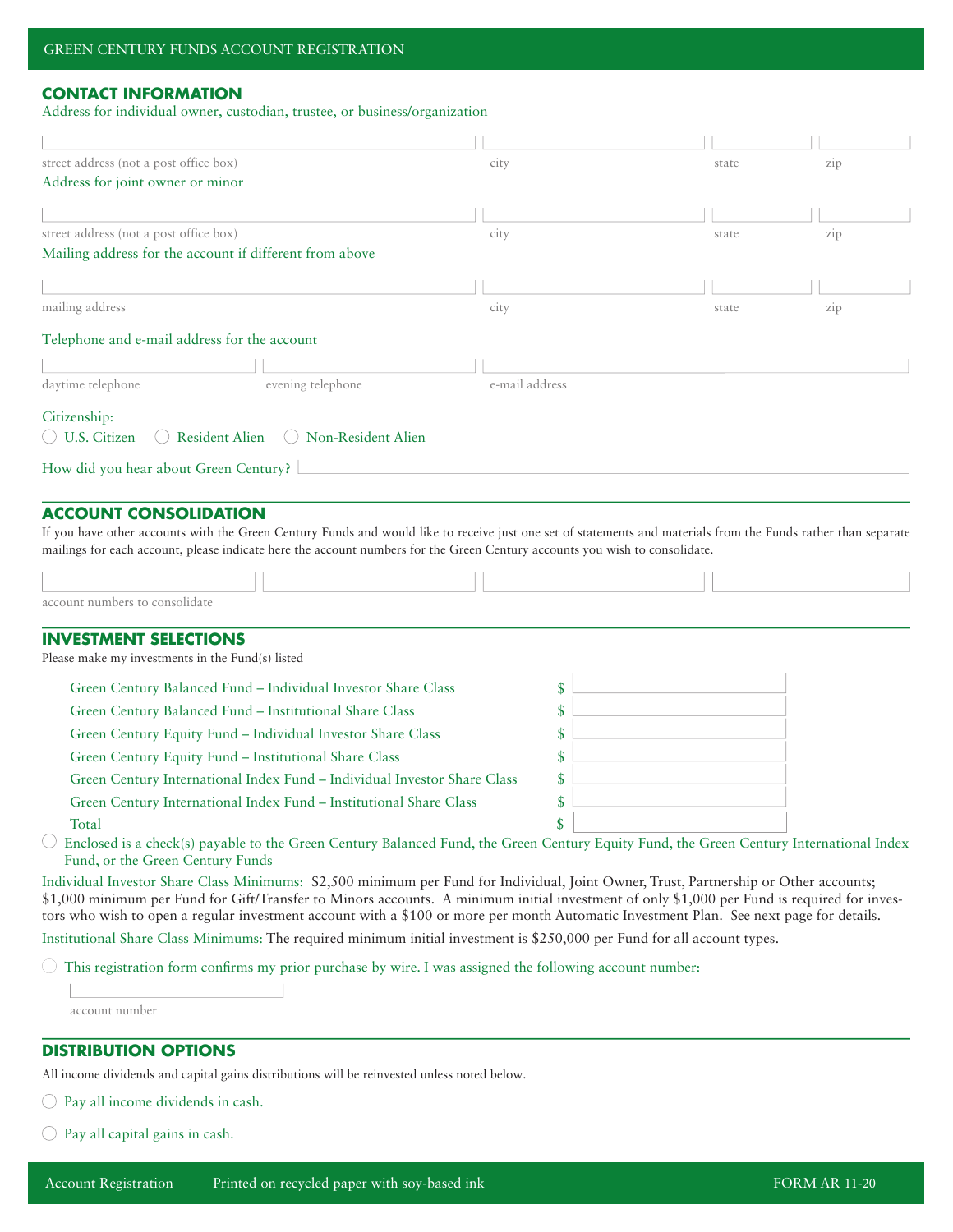#### **TELEPHONE REDEMPTION**

Any registered owner of the account may request certain redemptions by calling shareholder services at 1-800-221-5519. Checks will be mailed to the address listed on this form. If you would also like to be able to transfer redemption proceeds directly to your bank account by ACH or wire, please be sure to fill out BANK ACCOUNT OF RECORD, below.

*Neither the Funds nor any of their service contractors will be liable for any loss or expense in acting upon any telephone instructions that are reasonably believed*  to be genuine. The Funds will use reasonable procedures to confirm that telephone instructions are genuine, including requesting that a shareholder provide *information about the account. If the Funds fail to use reasonable procedures, the Funds and/or their service contractors may be liable for losses due to fraudulent or unauthorized telephone instructions.*

If you prefer not to allow redemptions from your account by telephone, please check the box below.

 $\circlearrowright$  I revoke telephone redemption privileges. I understand that if I check this box, I may be required to provide redemption instructions in writing and I may be required to obtain a signature guarantee (See Prospectus, Signature Guarantees.)

### **INTERNET PRIVILEGES**

If you wish to conduct transactions online in the Green Century Funds, be sure to complete BANK ACCOUNT OF RECORD, below. Once we have received your form, you may conduct transactions in your account online by logging on to the secure server on our website, www.greencentury.com.

If you prefer not to allow transactions in your account via the Internet, please check the box below.

 $\circlearrowright$  I revoke Internet privileges. I understand that if I check this box, I may be required to provide redemption instructions in writing and I may be required to obtain a signature guarantee (See Prospectus, Signature Guarantees.)

## **AUTOMATIC INVESTMENT PLAN – OPTIONAL**

You can invest in any of of the Green Century Funds automatically each month.

To start automatic investing, complete the following and also be sure to fill out BANK ACCOUNT OF RECORD, below.

Please invest the amount indicated (minimum \$50 per Fund) in the following Fund(s) on or about the

 $\bigcirc$  10th  $\bigcirc$  15th or  $\bigcirc$  20th day of each month (check one date).

Please indicate the Fund(s) in which you wish to make an automatic investment.

| ◯ Green Century Balanced Fund – Individual Investor Share Class                              | per month |  |
|----------------------------------------------------------------------------------------------|-----------|--|
| $\bigcirc$ Green Century Balanced Fund – Institutional Share Class                           | per month |  |
| $\bigcirc$ Green Century Equity Fund – Individual Investor Share Class Green                 | per month |  |
| $\bigcirc$ Century Equity Fund – Institutional Share Class                                   | per month |  |
| $\circlearrowright$ Green Century International Index Fund – Individual Investor Share Class | per month |  |
| $\bigcirc$ Green Century International Index Fund – Institutional Share Class                | per month |  |

# **BANK ACCOUNT OF RECORD**

| name on bank account                    | O Checking O Savings |
|-----------------------------------------|----------------------|
| name on bank account (if joint account) |                      |
| account number                          | ABA routing number   |
| bank name                               | bank address         |

Please attach a voided, unsigned check or savings deposit slip from the above account.